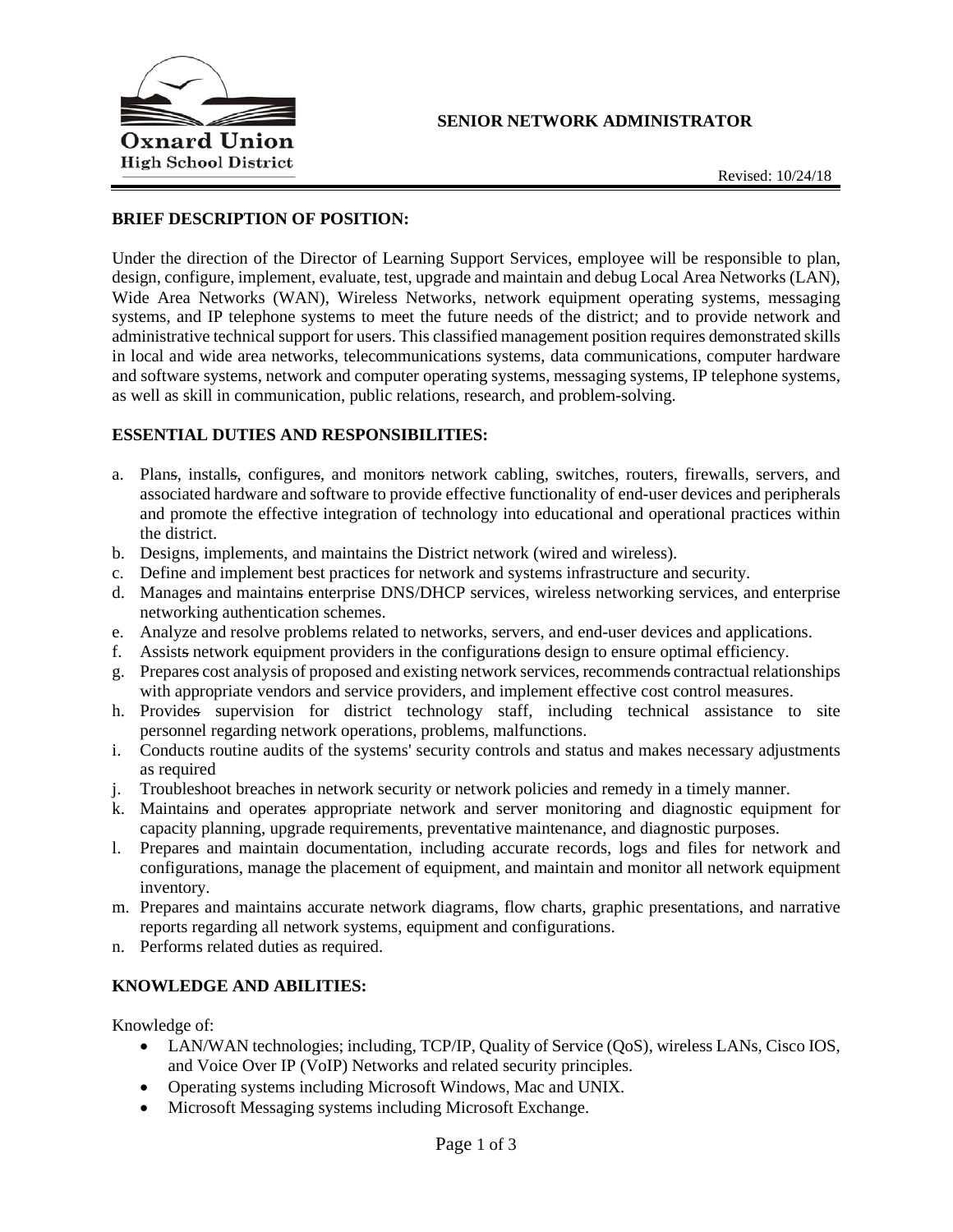- Analytical, research, problem solving skills, and systems analysis and project management procedures and techniques.
- Telecommunications network design.
- State and Federal laws and regulations relating to telecommunications, teleprocessing, and networks.
- Information system network terminology and telecommunications policies, procedures, and vendors.
- Installation of data/voice communication networks, telephone systems, and related software and hardware.
- Desktop computer hardware and software; including operating systems and application software.
- Current trends, techniques, and general principles in new technology.
- Proper telephone etiquette and public relations skills.
- Communication linkage and networking methods, procedures, and techniques.
- Standard communications and line protocols.
- Basic applications and capabilities of designated software and hardware products and operating systems.
- Proper English usage, grammar, punctuation, and vocabulary.

Ability to:

- Communicate effectively verbally and in writing.
- Apply specialized knowledge of networks and related equipment (including switches, routers and firewalls) telecommunications systems, data systems servers, hardware and software systems to effectively implement and maintain a cost-effective network in an educational setting.
- Identify network related problems using effective troubleshooting and diagnostics techniques, taking appropriate action for resolution in a timely manner.
- Establish and maintain logs, records, lists, fact sheets, and files regarding specialized transactions, procedures, and policies.
- Prepare user guides and a variety of reports.
- Works with minimal supervision to meet user needs.
- Determine appropriate networking, teleprocessing and telecommunications equipment, software programs, and materials to meet user requests.
- Operate a variety of computer peripheral equipment including desktop and laptop computers as well as associated software.
- Perform arithmetic calculations accurately.
- Plan, organize, and prioritize assigned tasks and functions efficiently in stressful situations.
- Train and supervise site techs in the proper use and application of network equipment, software, and systems applications.
- Establish and maintain effective work relationships in the performance of required duties.

# **EDUCATION AND EXPERIENCE**

Generally, any combination of education and experience that could likely provide the required knowledge and abilities would be qualifying. A typical method of demonstrating these requirements would be:

- Education: A Bachelor's degree in computer science, information systems, business administration, or a related field from a college or university with accreditation from one of the seven regional agencies authorized by the U.S. Department of Education.
- Experience: Four or more years of progressive, directly related experience, in network analysis and administration including the design, implementation, and maintenance of LAN/WAN servers, teleprocessing, and telecommunications system operations. Any combination equivalent to completion of two years of college-level coursework in data processing, computer science or related field and four years in information technology support.